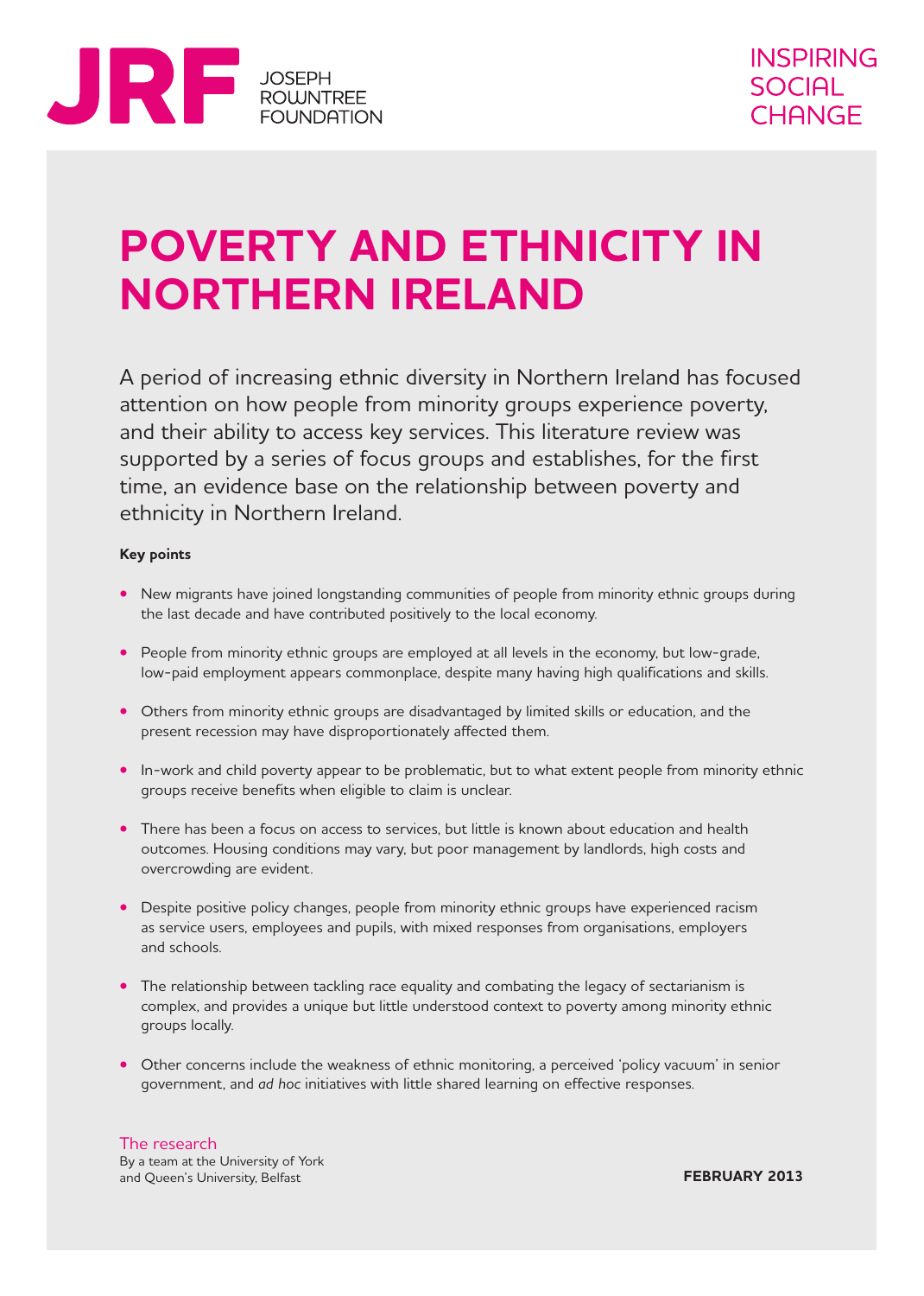# **BACKGROUND**

Northern Ireland saw increasing ethnic diversity during the last decade. This was a period of rapid economic expansion to which people from minority ethnic communities contributed positively. This period also saw increasing political stability following decades of sectarian conflict, and progress in racial equalities legislation and policies. However, not all people in the region benefited equally from the economic success, or have had the same experiences of the market downturn following the 2007–2008 financial crisis.

The review project had two parts: a comprehensive literature review of empirical research since 1998 and five focus groups to discuss the emerging findings with people from minority ethnic groups and community organisations. The review brings together, for the first time, evidence on whether and how people from minority ethnic communities experience poverty, and their ability to access key services.

## **Minority ethnic people in Northern Ireland**

The timing and composition of migration to Northern Ireland differ from that in Great Britain. A combination of rapid change and small numbers make determining the size of Northern Ireland's minority ethnic population difficult, although new 2011 Census data will support this task. It is clear, however, that net inward migration during the last decade has supplemented existing minority ethnic communities and changed the ethnic mix of many places, both urban and rural. It is likely that the largest minority ethnic communities in Northern Ireland are from Eastern Europe – particularly Poland and Lithuania – followed by Chinese, Irish Travellers and migrants from Portugal, the Philippines, and Somalia and other African countries.

Policy and legislation on racial equality in Northern Ireland have lagged behind that in the rest of the UK. The Race Relations (Northern Ireland) Order became law in 1997, 21 years after similar legislation in Great Britain. However, the Belfast (Good Friday) Agreement 1998 requires public agencies to promote equality for 'protected' groups, 'good relations' – a term for cohesion encompassing religious and minority ethnic communities – and to monitor the effectiveness of organisations' strategies. The first Racial Equality Strategy was published in 2005.

These steps have raised awareness of the issues, but monitoring of their effectiveness is considered weak. There are concerns that policy implementation and practice have not kept pace with the needs of new and existing minority ethnic communities. Furthermore, fresh policies on good relations and cohesion have stalled. Whatever the reasons for previous inaction, the implementation of race equality legislation and policies remains relatively new.

## **Poverty, low incomes and benefit receipt**

The precise household circumstances and relative extent of poverty among minority ethnic groups in Northern Ireland are unknown. Anti‑poverty strategies *Lifetime opportunities: Government's anti‑poverty and social inclusion strategy for Northern Ireland* (Office of the First Minister and Deputy First Minister, 2006) and *Improving children's life chances: the child poverty strategy* (Northern Ireland Executive, 2011) note the lack of data. Despite acknowledging that people from minority ethnic groups may be at risk of disadvantage, these strategies offer no targeted initiatives.

People from minority ethnic groups are represented across the workforce, including in skilled and professional employment, but appear to be over-represented in low-grade, low-pay jobs. There was some evidence that recent migrants earn below the average local wage, even below that of other lower grade employees. Minorities consistently report that underemployment is problematic. A large proportion of recent arrivals are highly educated and skilled, but have found it difficult to gain recognition for their qualifications and experience.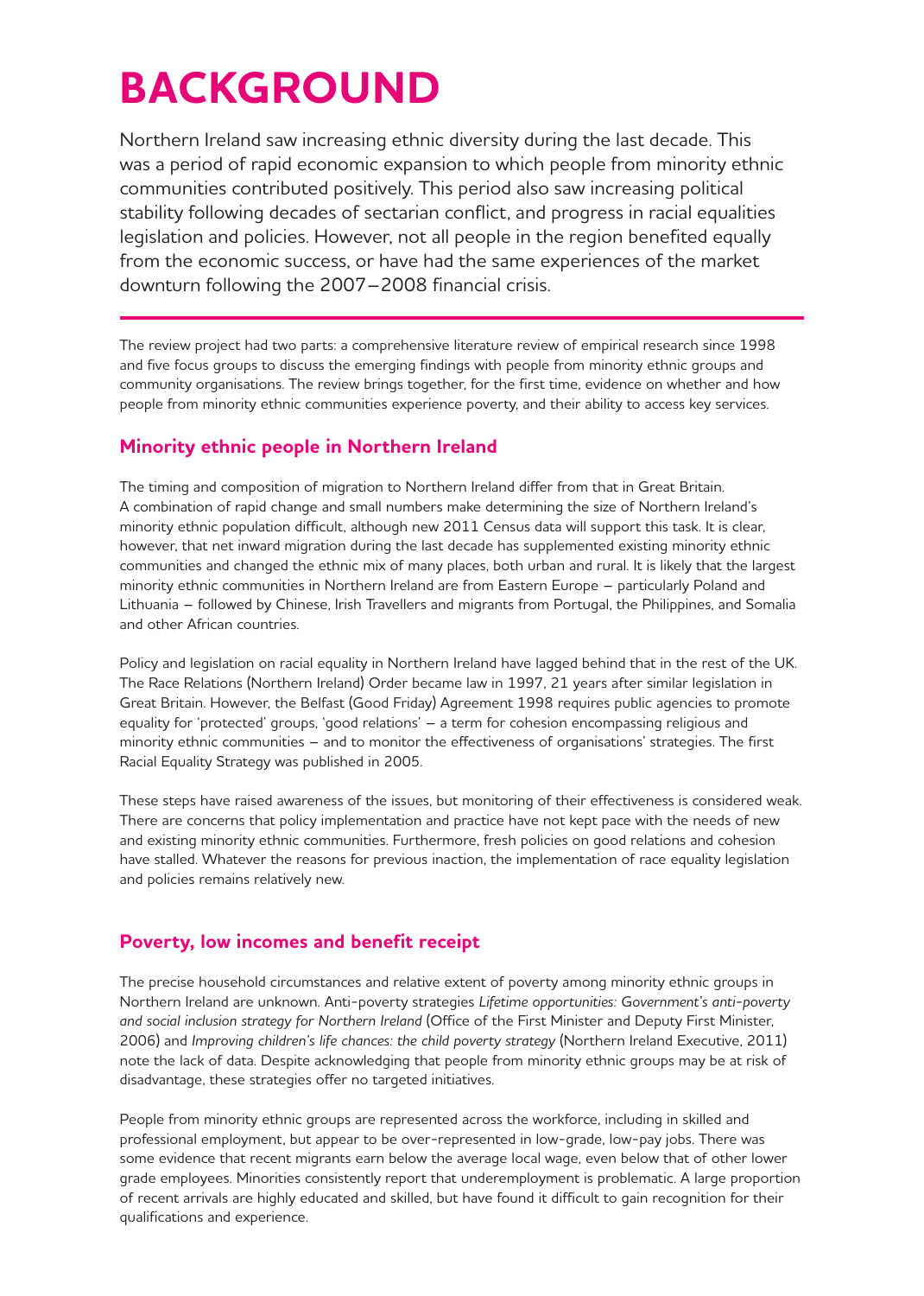Others from minority ethnic groups have fewer skills and face greater challenges in overcoming insecure and/or low‑grade employment. Moreover, career progression opportunities in some sectors are limited, because of language difficulties, racism or lack of training. Immigration rules further inhibit some people's choices in the labour market and their access to social security benefits, leaving them vulnerable to exploitation. Evidence also highlighted a possible disproportionate impact of the recession and greater incidence of unemployment among some recent migrants.

Small-scale surveys suggested that around half of recent migrants are married with families; their regular reporting of low pay strongly indicated that in‑work and child poverty are likely to be a concern. Respondents considered family benefits important, but receipt of housing benefit was uncertain despite indications of high housing costs. Community groups are critical in helping people to navigate the social security system, but reported that administrative delays to applications have contributed to periods of destitution. More evidence is needed on how benefit agencies meet the social security and labour market requirements of people from minority ethnic groups.

#### **Obtaining key services**

Reporting of satisfaction with education and health services was generally high across ethnic groups, although there was evidence of racism among a minority of health and local council staff. An example of this was people being deterred from registering with a GP. Aside from Travellers, who experience severe disadvantage, little is known about the educational achievements or health status of people from different minority ethnic backgrounds. Schools offer language support for new pupils, but there were concerns that schools could do better in understanding diversity and handling incidents of racist bullying.

Reports suggest that most people from minority ethnic groups lived in the private rented sector. They reported overcrowding, unaffordable rents and poor management by landlords. These experiences are similar to those of other low-income households, but problematic access to benefits, uncertainty about rights, isolation and language difficulties could exacerbate disadvantage.

### **Belonging in Northern Ireland**

People from minority groups reported experiences of racism and discrimination at work and in their neighbourhood, affecting their well‑being and ability to get on. Whether Northern Irish society is more racist than elsewhere is debatable; people from minority ethnic groups report negative experiences in other countries too. Despite publicised race attacks in the region, there have also been many reports of positive neighbourliness and acceptance. However, incidents of racism in Northern Ireland are complicated by the interplay between racism and sectarianism. Responses to race equality by community organisations and statutory agencies are shaped by the region's legacy of conflict.

The high degree of residential segregation in many areas of Northern Ireland seems to have affected some migrants' housing choices. How people from minority ethnic groups find their own space within the complexities of neighbourhoods that are often highly territorialised is not understood. The implications of their housing choices – not least for accessing employment and other services – are also unclear.

### **Conclusion**

The literature on the experiences of minority ethnic communities has grown during the last decade, but specific understanding of poverty is limited. Nonetheless, this review found evidence to suggest that the lack of recognition of overseas skills and qualifications, immigration status, language difficulties and problems in negotiating support services all serve as obstacles to improving some people's employment position and financial circumstances. However, the extent of financial hardship, health, housing and educational attainment and how these differ among people from minority ethnic groups and households has been insufficiently studied. How the circumstances of minority ethnic groups in Northern Ireland compare with Great Britain or the Republic of Ireland is also uncertain. Much is known about Travellers who, although seeming to fare better in Northern Ireland than in the Republic, experience severe disadvantage across many areas. A similar focus on the circumstances and needs of other minority ethnic groups is required.